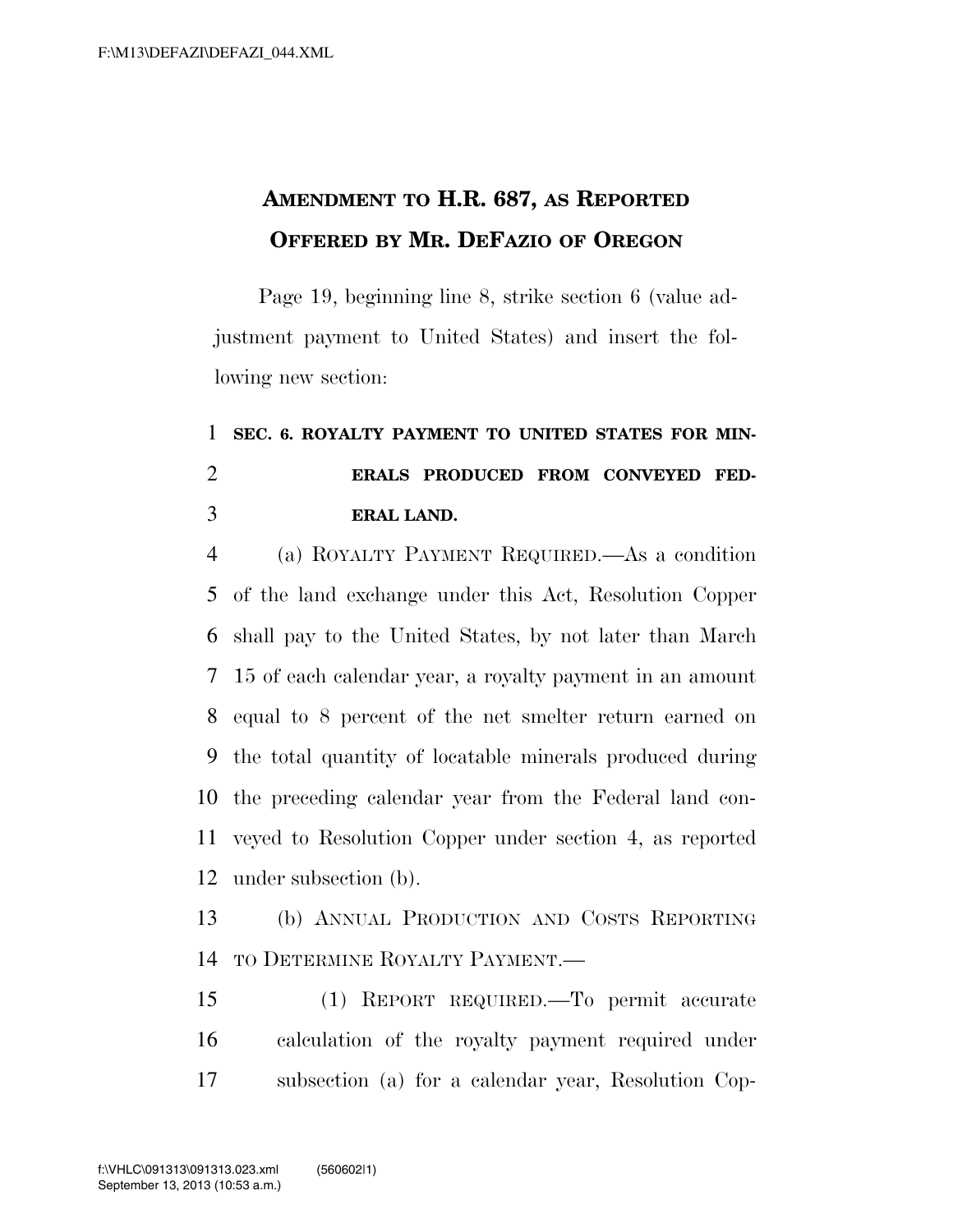| $\mathbf{1}$   | per shall submit to the Secretary of the Interior an |
|----------------|------------------------------------------------------|
| $\overline{2}$ | annual report indicating-                            |
| 3              | (A) the quantity of locatable minerals pro-          |
| $\overline{4}$ | duced in commercial quantities from the Fed-         |
| 5              | eral land conveyed to Resolution Copper under        |
| 6              | section 4; and                                       |
| 7              | (B) the smelter costs incurred and net               |
| 8              | smelter return earned on the smelting of such        |
| 9              | produced minerals.                                   |
| 10             | (2) SUBMISSION DEADLINE.—The first report            |
| 11             | under paragraph (1) shall be submitted not later     |
| 12             | than February 15 of the first calendar year begin-   |
| 13             | ning after the date of commencement of production    |
| 14             | of valuable locatable minerals in commercial quan-   |
| 15             | tities from the Federal land conveyed to Resolution  |
| 16             | Copper under section 4 and cover the preceding cal-  |
| 17             | endar year. Subsequent reports shall be submitted    |
| 18             | each February 15 thereafter and cover the preceding  |
| 19             | calendar year.                                       |
| 20             | (3) SHARING REPORTS WITH STATE.—The Sec-             |
| 21             | retary shall make each report received under para-   |
| 22             | graph (1) available to the State.                    |
| 23             | REPORT CONTENTS.-The reports under<br>(4)            |
| 24             | paragraph (1) shall comply with any record keeping   |
| 25             | and reporting requirements prescribed by the Sec-    |